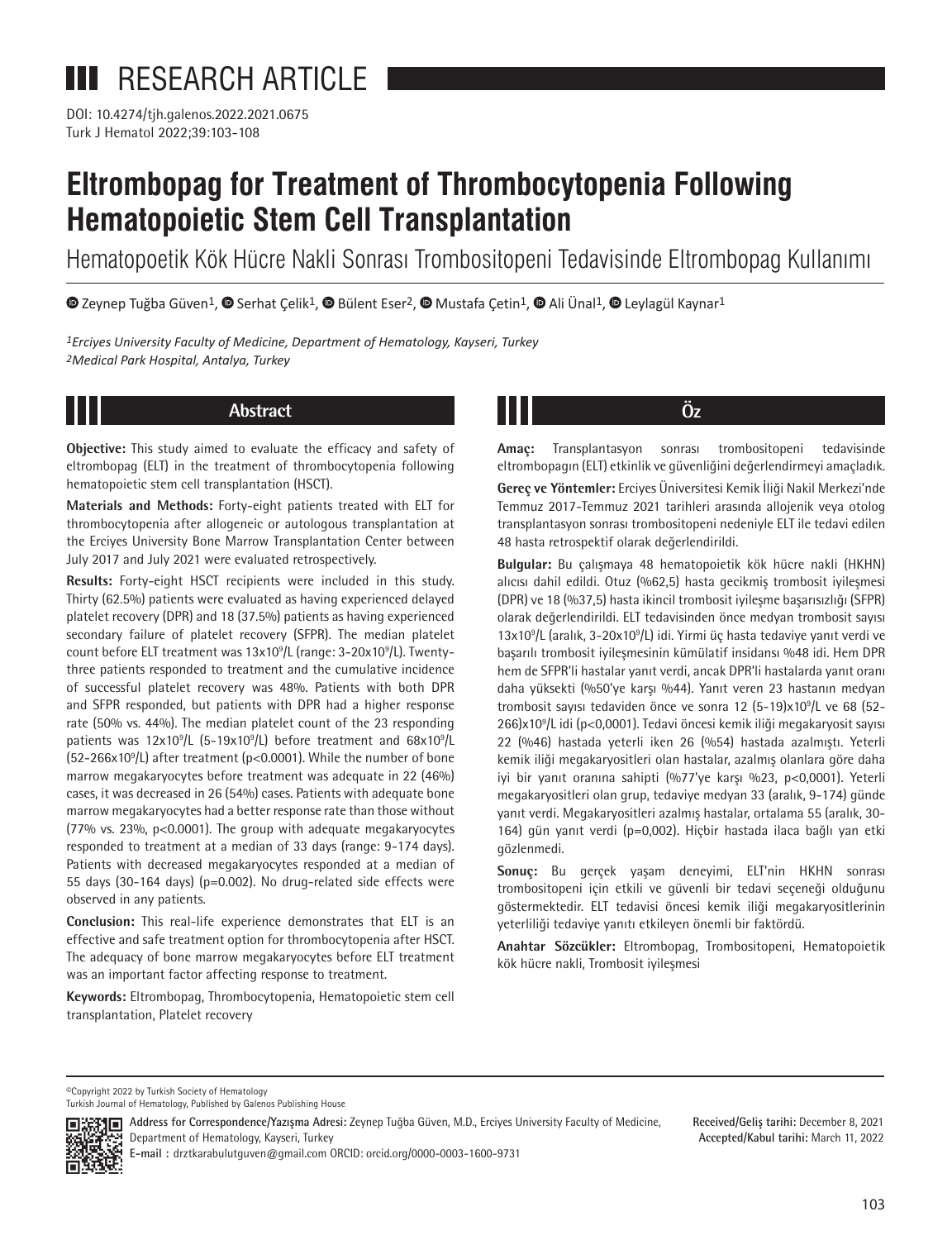### **Introduction**

Hematopoietic stem cell transplantation (HSCT) is an effective treatment method used in the treatment of many malignant and non-malignant diseases today. After transplantation, engraftment is expected within weeks and blood parameters are anticipated to return to normal levels; however, some patients may suffer from cytopenia. The most frequently observed cytopenia following allogeneic and autologous transplantation is thrombocytopenia and it can be seen in up to 40% of patients after transplantation [1,2,3]. Many underlying causes including infections, side effects of drugs used, disease recurrence, alloantibodies, insufficient graft function, and microangiopathy can be identified [3,4,5]. Persistent thrombocytopenia after HSCT is an important cause of mortality and morbidity [1,2,6]. Thrombocytopenia may be severe in some patients and may continue for a long time. However, there is no standard approach for the treatment of these patients. Although it is only a temporary fix, transfusion support is used often to treat bleeding in such cases.

Eltrombopag (ELT) and romiplostim are thrombopoietin receptor agonists (rhTPO) that increase platelet production and are used in the treatment of idiopathic (immune) thrombocytopenic purpura in adults and children [7,8,9,10]. In the literature, it has been reported that ELT provides convenience with oral use, and it is also used in the treatment of aplastic anemia, low-risk myelodysplastic syndrome, and chemotherapyassociated thrombocytopenia [11,12].

There are various reports on the use of ELT in the treatment of post-transplant thrombocytopenia [13,14,15,16]. In this study, we aim to share our experiences with ELT treatment in 48 patients with delayed platelet recovery (DPR) or secondary failure of platelet recovery (SFPR) following HSCT.

#### **Materials and Methods**

#### **Patients**

The medical records of 634 patients who underwent HSCT at the Erciyes University Bone Marrow Transplantation Center between July 2017 and July 2021 were reviewed retrospectively. We identified 48 patients treated with ELT for thrombocytopenia after allogeneic or autologous transplantation. Successful neutrophil engraftment was achieved in all cases. Patients were classified into two groups as having experienced DPR or SFPR. Patients with primary graft failure were not included in the study and all patients were in remission. Signed written consent forms were obtained from all participating patients and the study was approved by the Ethics Committee of Erciyes University (2020/156).

#### **Definitions**

Neutrophil engraftment was defined as an absolute neutrophil count of ≥0.5x10<sup>9</sup>/L for 2 consecutive days. Platelet engraftment was defined as a platelet count of  $\geq$ 20x10<sup>9</sup>/L without transfusion for 3 consecutive days. DPR was defined as the absence of platelet engraftment on the  $35<sup>th</sup>$  day after transplantation despite the occurrence of neutrophil engraftment [17]. SFPR was defined as a platelet count of  $\leq 20 \times 10^9$ /L after platelet engraftment for more than 7 days [2,18]. Patients were excluded if they had secondary causes of thrombocytopenia such as drug-induced thrombocytopenia or viral infection-associated thrombocytopenia. Liver function test results were normal for all patients.

Bone marrow aspiration and biopsy were performed to evaluate bone marrow cellularity just before the ELT treatment was started. Megakaryocyte count was evaluated by bone marrow aspirate smear and a count of ≥8/mm<sup>2</sup> was considered adequate [13]. Platelet recovery after ELT was defined as a platelet count above 50x10<sup>9</sup> /L for at least 7 days without the need for transfusion.

#### **Eltrombopag Treatment**

While the initial dose of ELT was typically 25 mg or 50 mg, the dose was increased by 25 mg per week based on the response status and the maximum dose reached was 150 mg. The drug doses given to the patients were adjusted according to their weekly blood counts. When the platelet count exceeded 100x10<sup>9</sup>/L, the dose was reduced by 25 mg weekly. Platelet transfusions were performed according to institutional guidelines. Side effects were graded according to Version 4.0 of the National Cancer Institute Common Toxicity Criteria.

The efficacy of the treatment was determined by platelet count. The primary outcome was a platelet count of  $\geq$ 50x10<sup>9</sup>/L for 7 consecutive days without transfusion. Secondary outcomes were the effect of bone marrow megakaryocyte count before ELT treatment on platelet recovery and treatment-related side effects.

#### **Statistical Analysis**

Continuous data conforming to normal distribution were expressed as mean  $\pm$  standard deviation, while continuous data not conforming to normal distribution were expressed as median and minimum-maximum and categorical data were expressed as percentages (%). Categorical data were compared using chi-square tests. The cumulative incidence of platelet recovery was analyzed using Cox regression. Days without transfusion from initiation of ELT to a platelet count of  $>50x10^9$ /L were compared between groups using the Wald chi-square test. Data were analyzed with IBM SPSS Statistics 22.0 for Windows (IBM Corp., Armonk, NY, USA). Values of p<0.05 were considered significant.

#### **Results**

The clinical characteristics of the patients are summarized in Table 1. Forty-eight HSCT recipients were included in this study.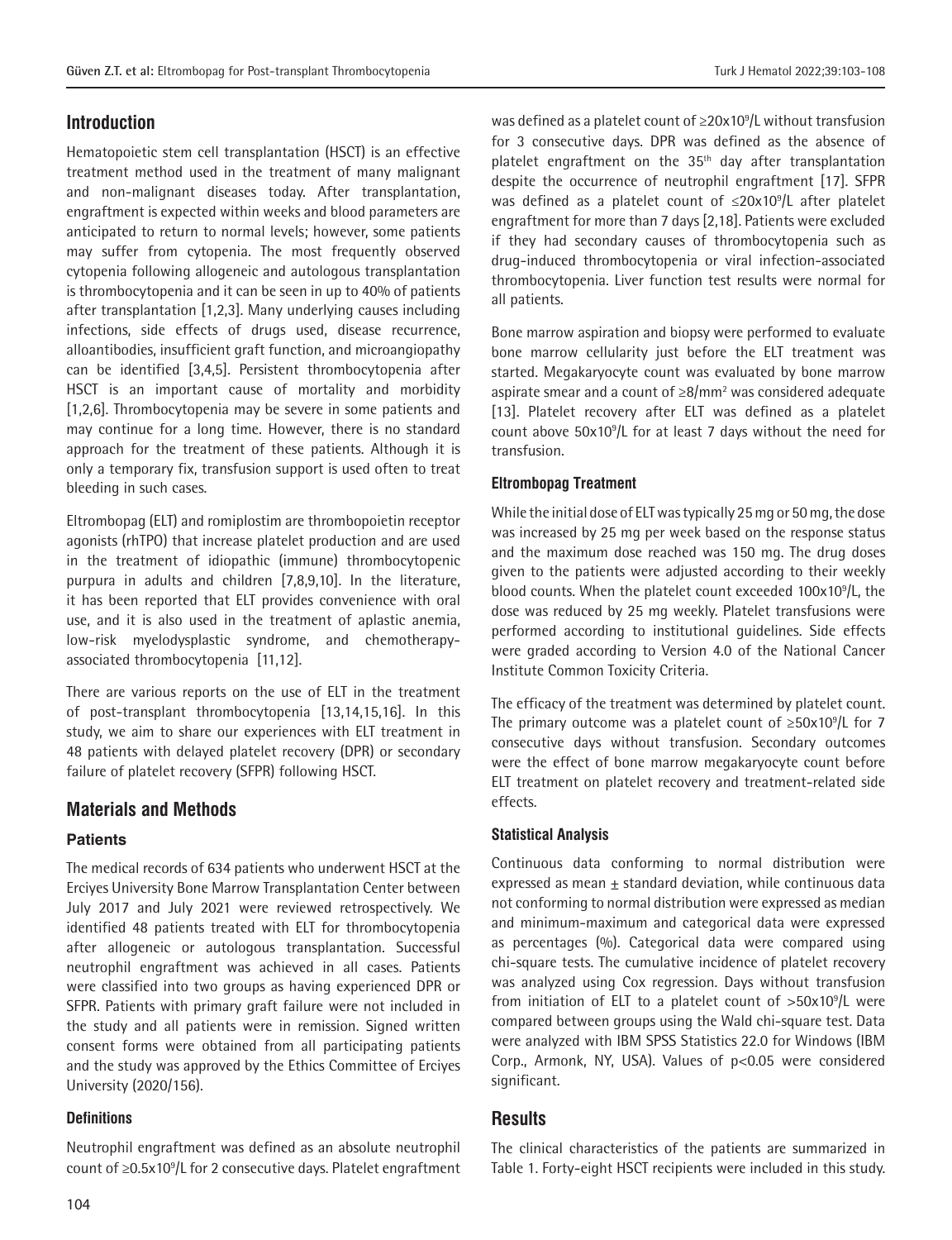Thirty (62.5%) patients were evaluated as having experienced DPR and 18 (37.5%) patients as having experienced SFPR. There were 34 male patients, and the median age was 53 years (range: 21-69 years). Allogeneic stem cell transplantation was performed for 28 (58%) patients and 18 of those patients were diagnosed with acute myeloid leukemia. Myeloablative conditioning regimens were used for all patients undergoing allogeneic transplantation. Twenty-four patients of the allogeneic transplantation group had a sibling HLA-matched donor, while 4 patients had a haploidentical donor. Peripheral blood was used as a stem cell source in all cases. Cyclosporine and methotrexate were used most frequently for graft-versus-host disease (GVHD) prophylaxis, while post-transplant cyclophosphamide was preferred in cases of haploidentical transplantations. Autologous stem cell transplantation was performed for 20 (42%) patients and 12 of those patients were diagnosed with non-Hodgkin lymphoma. Neutrophil engraftment occurred in all patients at a median of 17 days (range: 8-24 days). Grade II-IV GVHD developed in 6 (12.5%) patients before ELT treatment. None of the patients had a previous history of using rhTPO. Bone marrow biopsy was performed for all patients before ELT treatment.

Outcomes of ELT treatment are listed in Table 2. ELT was started at a median of 57 days after HSCT (range: 36-513 days). The median platelet count before ELT treatment was 13x10<sup>9</sup>/L (range: 3-20x10<sup>9</sup>/L). The starting dose of ELT was 50 mg per day for most patients, with a maximum dose of 150 mg per day.

Twenty-three patients responded to treatment and the cumulative incidence of successful platelet recovery was 48% (Figure 1). The cumulative incidences of platelet recovery

 $\Gamma$ 

were 38% among patients with DPR and 50% among those with SFPR for allogeneic transplantation, respectively. The cumulative incidences of platelet recovery were 64% among patients with DPR and 33% among those with SFPR for autologous transplantation. Response rates were 55% and 43% among patients who underwent autologous and allogeneic transplantation, respectively. Patients with both DPR and SFPR responded, but patients with DPR had a higher response rate (50% vs. 44%). The median time to platelet recovery was 35 days (range: 9-174 days) and these patients had received ELT for a median of 77 days (15-293 days). No recurrence of thrombocytopenia was observed in any of these cases while ELT was reduced. The median platelet count of the 23 responding



**Figure 1.**Median platelet count before and after eltrombopag treatment. The analysis included 23 responding patients  $(p<0.0001)$ .

| Table 1. Clinical characteristics of the patients.                                                                                                                             |                                 |               |             |  |  |  |
|--------------------------------------------------------------------------------------------------------------------------------------------------------------------------------|---------------------------------|---------------|-------------|--|--|--|
| <b>Characteristic</b>                                                                                                                                                          | Type of thrombocytopenia, n (%) |               | All, n (%)  |  |  |  |
|                                                                                                                                                                                | DPR $(n=30)$                    | SFPR $(n=18)$ | $(n=48)$    |  |  |  |
| Age, years, median (range)                                                                                                                                                     | $54.5(21-69)$                   | $50.5(31-63)$ | $53(21-69)$ |  |  |  |
| Sex                                                                                                                                                                            |                                 |               |             |  |  |  |
| Male                                                                                                                                                                           | 23(77)                          | 11(61)        | 34(71)      |  |  |  |
| Female                                                                                                                                                                         | 7(23)                           | 7(39)         | 14(29)      |  |  |  |
| Type of HSCT                                                                                                                                                                   |                                 |               |             |  |  |  |
| Allo-HSCT                                                                                                                                                                      | 16(53)                          | 12(67)        | 28(58)      |  |  |  |
| Auto-HSCT                                                                                                                                                                      | 14(47)                          | 6(33)         | 20(42)      |  |  |  |
| <b>Disease</b>                                                                                                                                                                 |                                 |               |             |  |  |  |
| AML                                                                                                                                                                            | 9(30)                           | 9(50)         | 18 (37.5)   |  |  |  |
| ALL                                                                                                                                                                            | 5(17)                           | 2(11)         | 7(14.5)     |  |  |  |
| MM                                                                                                                                                                             | 6(20)                           | 2(11)         | 8(17)       |  |  |  |
| HL.                                                                                                                                                                            | 3(10)                           |               | 3(6)        |  |  |  |
| <b>NHL</b>                                                                                                                                                                     | 7(23)                           | 5(28)         | 12(25)      |  |  |  |
| Neutrophil engraftment, day, median (range)                                                                                                                                    | $17(10-24)$                     | $16(8-23)$    | $17(8-24)$  |  |  |  |
| Grade II-IV GVHD                                                                                                                                                               | 2(7)                            | 4(22)         | 6(12.5)     |  |  |  |
| DPR: Delayed platelet recovery; SFPR: secondary failure of platelet recovery; HSCT: hematopoietic stem cell transplantation; Allo-HSCT: allogeneic HSCT; Auto-HSCT: autologous |                                 |               |             |  |  |  |

HSCT; AML: acute myeloblastic leukemia; ALL: acute lymphoblastic leukemia; MM: multiple myeloma; HL: Hodgkin lymphoma; NHL: non-Hodgkin lymphoma; GVHD: graft-versushost disease.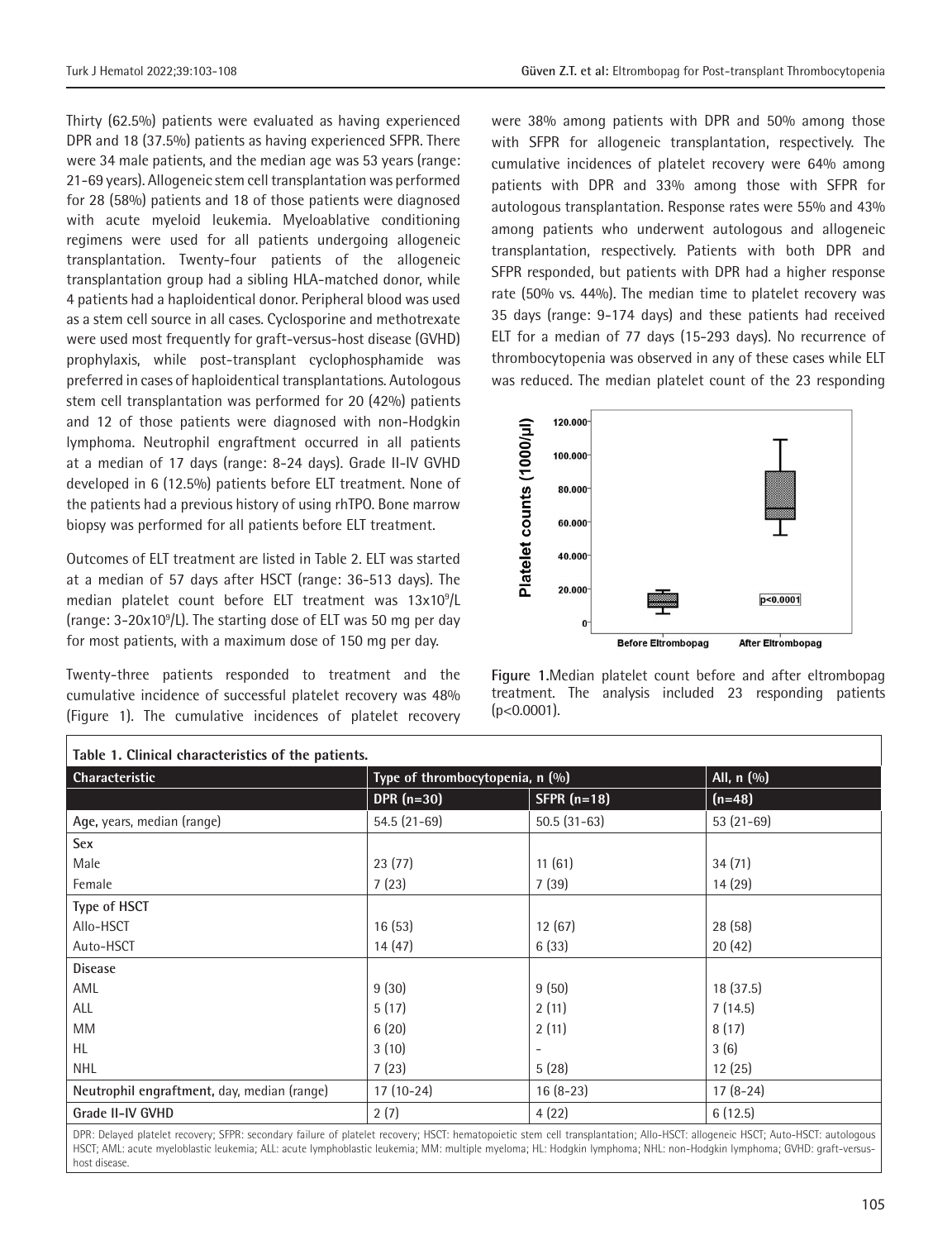patients was 12x10<sup>9</sup>/L (range: 5-19x10<sup>9</sup>/L) before treatment and 68x10<sup>9</sup> /L (52-266x10<sup>9</sup> /L) after treatment (p<0.0001; Figure 2).

Among the 25 non-responders, ELT was discontinued in 11 cases due to death. It was continued for a median of 77 days among non-responder patients (range: 10-232 days).

While the number of bone marrow megakaryocytes before treatment was adequate in 22 (46%) cases, it was decreased in 26 (54%) cases. Patients with adequate bone marrow megakaryocytes had a better response rate than those without (77% vs. 23%). This finding was significant (p<0.0001). The group with adequate megakaryocytes responded to treatment



at a median of 33 days (range: 9-174 days), while patients with decreased megakaryocytes responded at a median of 55 days (30-164 days) (p=0.002; Table 3).

The treatment response was permanent in all patients and no platelet count below 50x10<sup>9</sup> /L was observed even after ELT was discontinued. The median follow-up time after discontinuation of ELT treatment was calculated as 365 days (range: 61-921 days). No drug-related side effects were observed in any patients. The patients were fully compliant with treatment and none of the patients had to discontinue the drug due to side effects.

#### **Discussion**

In this study, we have presented our single-center experience with 48 patients treated with ELT for primary and secondary platelet failure following HSCT. The cumulative incidence of platelet recovery after treatment with ELT was 48%. These patients, who needed continuous platelet transfusion, became transfusion-free in a median of 35 days. Furthermore, after discontinuation of ELT, platelet counts were maintained permanently in all responding patients.

The use of ELT is effective in thrombocytopenia that develops after autologous and allogeneic transplantation [13,19,20]. In our study, response to ELT was observed in both the autologous transplant and allogenic transplant groups (55% vs. 43%). In **Figure 2.** Cumulative incidence of platelet recovery (48%).

| Table 2. Outcomes of eltrombopag treatment.                                  |                 |  |  |  |
|------------------------------------------------------------------------------|-----------------|--|--|--|
| <b>Characteristics</b>                                                       | <b>Outcomes</b> |  |  |  |
| Duration from transplantation to eltrombopag treatment, median (range), days | $57(36-513)$    |  |  |  |
| Starting dose of eltrombopag                                                 |                 |  |  |  |
| $25$ mg daily, n $(\%)$                                                      | 6(12.5)         |  |  |  |
| 50 mg daily, n $(\%)$                                                        | 42 (87.5)       |  |  |  |
| Maximum dose of eltrombopag                                                  |                 |  |  |  |
| 75 mg daily, n $(\%)$                                                        | 3(6)            |  |  |  |
| 100 mg daily, n $(%)$                                                        | 17(36)          |  |  |  |
| 125 mg daily, n $(\%)$                                                       | 4(8)            |  |  |  |
| 150 mg daily, n $(\%)$                                                       | 24(50)          |  |  |  |

| Table 3. Bone marrow megakaryocytes of patients.                                  |                                     |                                      |             |          |  |  |  |
|-----------------------------------------------------------------------------------|-------------------------------------|--------------------------------------|-------------|----------|--|--|--|
| Achievement of platelet response                                                  |                                     |                                      |             |          |  |  |  |
| Yes, $n(%)$                                                                       |                                     |                                      | 23(48)      |          |  |  |  |
| No. $n(9/0)$                                                                      | 25(52)                              |                                      |             |          |  |  |  |
| Days from starting eltrombopag to platelet response, median (range), days         |                                     |                                      | $35(9-174)$ |          |  |  |  |
| Duration of treatment among patients with platelet response, median (range), days |                                     |                                      | 77 (15-293) |          |  |  |  |
| Response                                                                          | Adequate megakaryocytes<br>$(n=22)$ | Decreased megakaryocytes<br>$(n=26)$ |             | р        |  |  |  |
| Positive response, n (%)                                                          | 17(77)                              | 6(23)                                |             | < 0.0001 |  |  |  |
| No response, $n$ $(\%)$                                                           | 5(23)                               | 20(77)                               |             |          |  |  |  |
| Days from starting eltrombopag to response,<br>median (range), days               | $33(9-174)$                         | $55(30-164)$                         |             | 0.002    |  |  |  |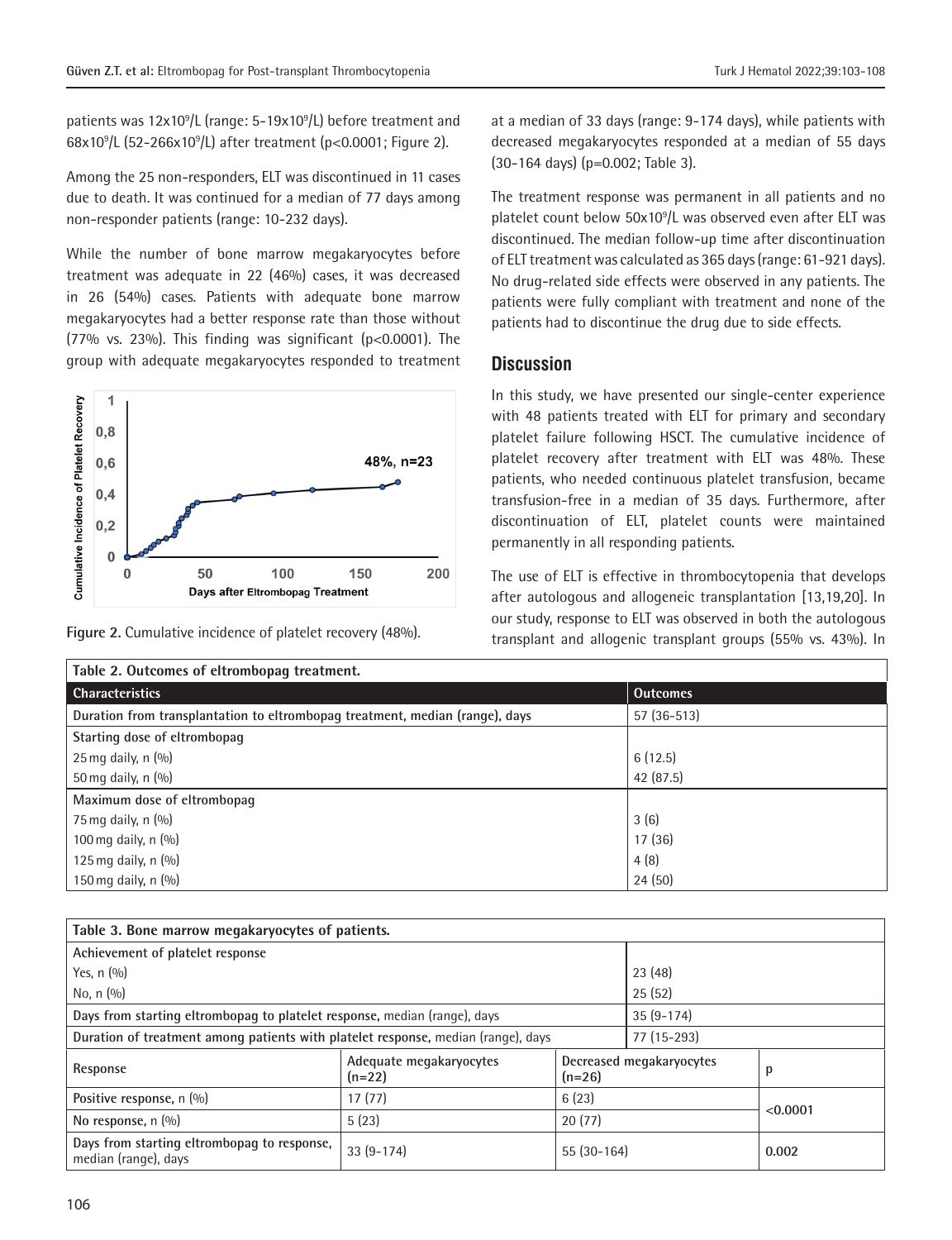their study, Yuan et al. [21] used ELT therapy for 13 patients with primary and secondary platelet failure. Response was observed in 50% of the patients with primary failure and 71% of those with secondary failure. In another study involving two groups of patients who underwent autologous and allogeneic transplantation, the response to ELT after transplantation was 100% and 61%, respectively. Hence, it was effective in cases of both primary and secondary platelet failure [22]. In our study, it was similarly observed that ELT was effective in both primary and secondary platelet failure. There was more platelet recovery in the group with primary failure (50% vs. 44%), but that finding was not statistically significant.

Tanaka et al. [13] administered ELT for the treatment of thrombocytopenia after allogeneic transplantation. Both groups of patients with prolonged thrombocytopenia and platelet recovery failure had positive results. Platelet recovery was in line with the amount of bone marrow megakaryocytes before treatment [13]. Similarly, patients with adequate megakaryocyte counts prior to initiation of ELT therapy had a higher platelet recovery rate than patients with decreased megakaryocytes in the present study (77% vs. 23%, p<0.0001). Based on these results, it can be thought that the number of bone marrow megakaryocytes before treatment is a determining factor in the response to rhTPO agonists. Patients with adequate megakaryocytes responded to treatment in a shorter time than patients with inadequate megakaryocytes (33 days vs. 55 days, p=0.002). A normal megakaryocyte count allows the platelet count to improve faster. In a study involving 13 patients, ELT was used for thrombocytopenia following allogeneic transplantation. The overall response rate was 62%. When evaluated in terms of bone marrow reserve, the ELT response was similar and sufficient in the group with lower megakaryocyte counts [21]. It remains to be determined whether higher doses of rhTPO agonists improve platelet recovery in patients with reduced megakaryocyte counts. We used a maximum dose of 150 mg of ELT for our patients.

#### **Study Limitations**

Our study has several limitations; it was a retrospective study and it included a small number of patients. In addition, the patient group was heterogeneous. Although we investigated other causes of thrombocytopenia for all patients, it was not always possible to exclude them completely. However, we think that our study nevertheless supports the safety and efficacy of ELT in the treatment of thrombocytopenia following HSCT.

#### **Conclusion**

The results that we have presented here demonstrate that ELT is an effective and safe treatment option for thrombocytopenia following HSCT. However, prospective randomized studies are needed to demonstrate the efficacy and optimal dose of ELT in the treatment of post-transplant thrombocytopenia. Patients with normal megakaryocyte counts responded better and faster to ELT. Adequacy of bone marrow megakaryocytes before ELT treatment was an important factor affecting treatment response.

#### **Ethics**

**Ethics Committee Approval:** Signed written consent forms were obtained from all participating patients and the study was approved by the Ethics Committee of Erciyes University (2020/156).

**Informed Consent:** Signed written consent forms were obtained.

#### **Authorship Contributions**

Surgical and Medical Practices: Z.T.G., S.Ç., B.E., M.Ç., A.Ü., L.K.; Concept: Z.T.G., L.K., Design: Z.T.G., L.K.; Data Collection or Processing: Z.T.G., S.Ç., B.E.; Analysis or Interpretation: Z.T.G., S.Ç., B.E., M.Ç.; Literature Search: Z.T.G., S.Ç., B.E., M.Ç., A.Ü., L.K.; Writing: Z.T.G., S.Ç.

**Conflict of Interest:** No conflict of interest was declared by the authors.

**Financial Disclosure:** The authors declared that this study received no financial support.

#### **References**

- 1. Kuzmina Z, Eder S, Böhm A, Pernicka E, Vormittag L, Kalhs P, Petkov V, Stary G, Nepp J, Knobler R. Significantly worse survival of patients with NIH-defined chronic graft-versus-host disease and thrombocytopenia or progressive onset type: results of a prospective study. Leukemia 2012;26:746-756.
- 2. Bruno B, Gooley T, Sullivan KM, Davis C, Bensinger WI, Storb R, Nash RA. Secondary failure of platelet recovery after hematopoietic stem cell transplantation. Biol Blood Marrow Transplant 2001;7:154-162.
- 3. Yamazaki R, Kuwana M, Mori T, Okazaki Y, Kawakami Y, Ikeda Y, Okamoto S. Prolonged thrombocytopenia after allogeneic hematopoietic stem cell transplantation: associations with impaired platelet production and increased platelet turnover. Bone Marrow Transplant 2006;38:377-384.
- 4. Dominietto A, Raiola AM, Van Lint MT, Lamparelli T, Gualandi F, Berisso G, Bregante S, Frassoni F, Casarino L, Verdiani S. Factors influencing haematological recovery after allogeneic haemopoietic stem cell transplants: graft‐versus‐host disease, donor type, cytomegalovirus infections and cell dose. Br J Haematol 2001;112:219-227.
- 5. Culligan D. Clinical bone marrow and blood stem cell transplantation. Br J Haematol 2001;112:254-255.
- 6. Bolwell B, Pohlman B, Sobecks R, Andresen S, Brown S, Rybicki L, Wentling V, Kalaycio M. Prognostic importance of the platelet count 100 days post allogeneic bone marrow transplant. Bone Marrow Transplant 2004;33:419- 423.
- 7. Bussel JB, Cheng G, Saleh MN, Psaila B, Kovaleva L, Meddeb B, Kloczko J, Hassani H, Mayer B, Stone NL. Eltrombopag for the treatment of chronic idiopathic thrombocytopenic purpura. N Engl J Med 2007;357:2237-2247.